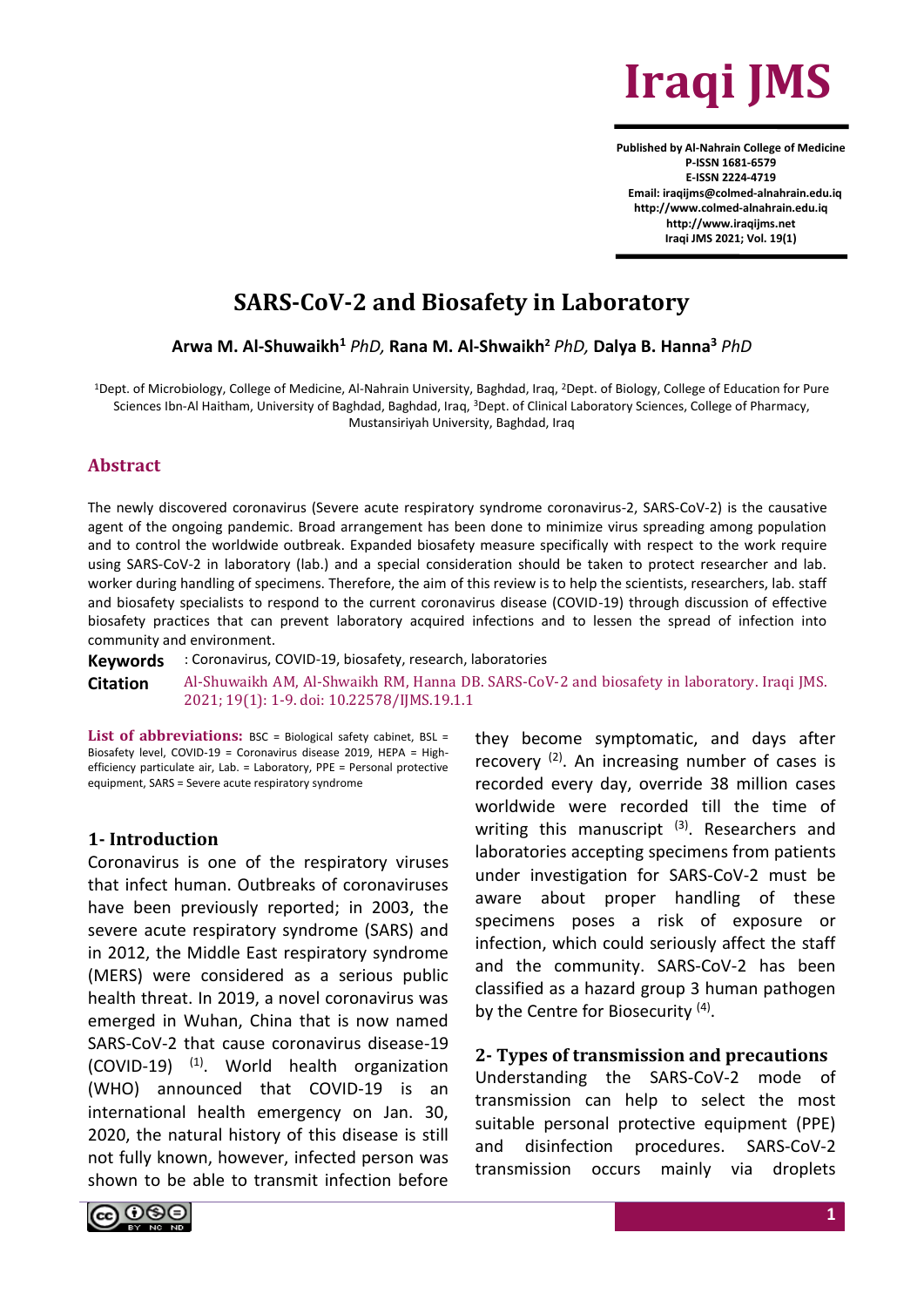(aerosol) and also contaminated surfaces (fomites). In addition, the level of exposure i.e., the amount of virus that acquire by healthcare worker has an influence on the severity of disease. Transmission through direct aerosol spread from a patient to the health worker via talking, coughing or sneezing, however, a safe distance of approximately 2 meter is recommended to reduce the virus spreading (5). van Doremalen et al. (2020) found that SARS-CoV-2 can be detected in aerosols for up to 3 h with a decrease in viral particles concentration from  $10^{3.5}$  to  $10^{2.7}$  TCID50 /L of air  $^{(6)}$ .

Also, SARS-CoV-2 indirect transmission has been reported via environmental, therefore contaminated surfaces can rising the risk of contact transmission and nosocomial infection (7) . van Doremalen et al. (2020) found that SARS-CoV-2 was more stable on plastic and stainless steel than on copper and cardboard and can detected up to 72 h on these surfaces, however, the virus concentration was decreased from  $10^{3.7}$  to  $10^{0.6}$  TCID50/ml of medium on plastic and stainless steel after 72 and 48 h, respectively. While, no viable SARS-CoV-2 was detectedon copper and cardboard after 4 and 24 hr, respectively <sup>(6)</sup>.

# **3- Risk Assessment**

There are different hazards may encounter in lab. including sharps, chemical, biological and radiation. A Biohazard is a biological agents or substance that can cause human or animal disease and may present a hazard to the health of an individual working with the agent. Biohazard include microorganisms such as bacteria, viruses, parasites and fungi. Biohazard also include samples from humans or animals that an individual will work with either for diagnosis or research. The infection control measures including both administrative and environmental control measures. The administrative strategies are creating policies, plan for emergency and provide instruction and trainings, while the environmental strategies include providing good ventilation, building up isolation rooms with negative pressure, and creating frameworks for sterilization, disinfection and biohazard waste disposal (8). Several organizations developed guidelines that discuss methods for handling and processing SARS-CoV-2 suspected specimen (4,  $9,10$ ). The biosafety level should be determined depending on the risk assessment and the hazard of pathogen, detection method or experimental technique used by authorized personnel (11). Risk assessment is the detection of hazards and risks that could adversely affect individuals, and/or the environment, their likelihood and consequences. These assessments help to define the risks and include steps, protocols and controls to minimize the effect on work activities <sup>(12)</sup>. The results of this process may be expressed in a quantitative or qualitative fashion. Risk assessment is a part of a broader risk management strategy to help reduce any potential risk-related consequences and it need to be carried out before work/activity starts. All biological agents require risk assessment and approval before work can proceed. Work would be blocked if the suitable facilities not provide adequate protection to staff, students and environment <sup>(12,13)</sup>.

# **4- Building facilities**

Facilities for undergoing research for SARS-CoV-2 should strictly implement the appropriate biosafety practices inside the lab. Both biosafety level-2 (BSL-2) and biosafety level-3 (BSL-3) are the required lab. set-up when handling SARS-CoV-2. All inactivated specimens should be performed in a validated biological safety cabinet class-II (BSC-II). The diagnosis methods that not require growth of the virus, such as amplification of virus nucleic acid or sequencing and another routine lab. tests such as biochemical and serological tests should be performed in BSL-2, while diagnosis methods that require the growth of virus such as virus isolation, tissue culture or neutralization assays should be performed in BSL-3 (9,10) .

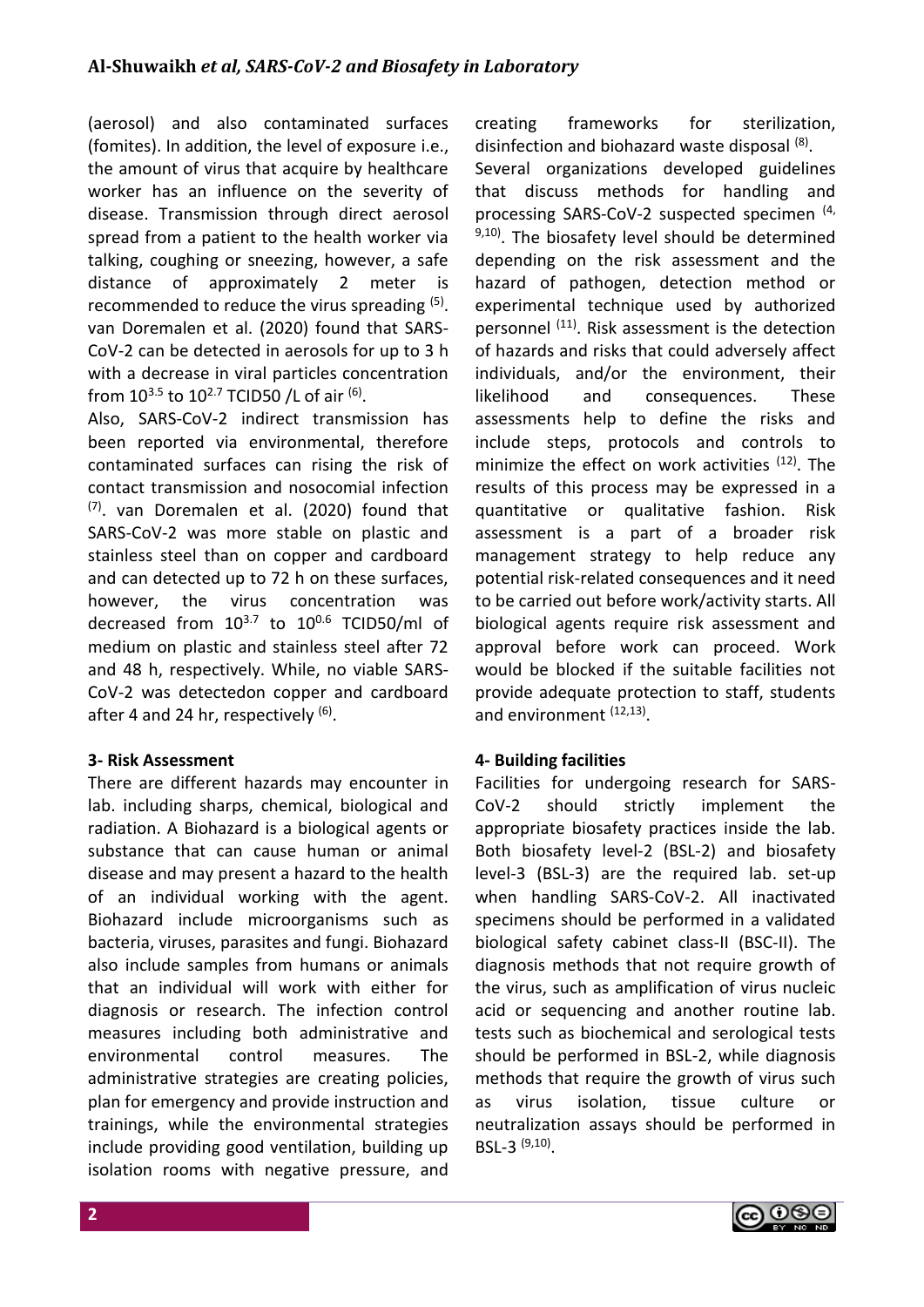In addition, procedure that require inoculation of virus in animals should be performed in BSL-3 animal facilities  $(11)$ . Any procedure generate aerosols should be performed at BSC-II<sup>(10)</sup>. WHO highly advises that national governments keep a list of licensed laboratories that keeping and working with suspected or confirmed specimens of SARS patients  $(14)$  and the laboratories are required to engage in external quality management programs<sup>(15)</sup> (Figure 1).



**Figure 1. Building facilities required for SARS-CoV-2 suspected sample** 

The BSL-2 lab. should be physically segregated, with restricted access, from other operation areas in the same building. Staff should have access to a protective clothing dressing area. It is recommended to put the autoclave in a contained area  $(10,11)$ , (Figure (2). The BSL-3 lab. should be physically isolated from other areas of operation or placed in a different building and have double doors that are self-closing. In the enclosed area, an electronically powered sink for hand washing and communication network with the outside should be present. There could be an emergency shower placed in the lab. Staff should have access to a protective clothing dressing area. To prevent the leakage of contaminants from inside to outside, the work area is kept at negative air pressure. After

filtration via a high-efficiency particulate air (HEPA) filter, so air is exhausted from the lab. and can't be re-circulated inside the building unless a second HEPA filter is installed in the exhaust system (11,16).

#### **5- Lab worker personnel**

Laboratories should, as far as possible, encourage social distance within the workplace and monitor the likelihood of any daily exposure and health status of lab. staff <sup>(18)</sup>. Workers dealing with SARS-CoV or samples possibly carrying the virus should be educated on the signs of infection and recommended to report promptly to their boss any fever or respiratory symptoms <sup>(19)</sup>. After an observational time, personnel with prior BSL-3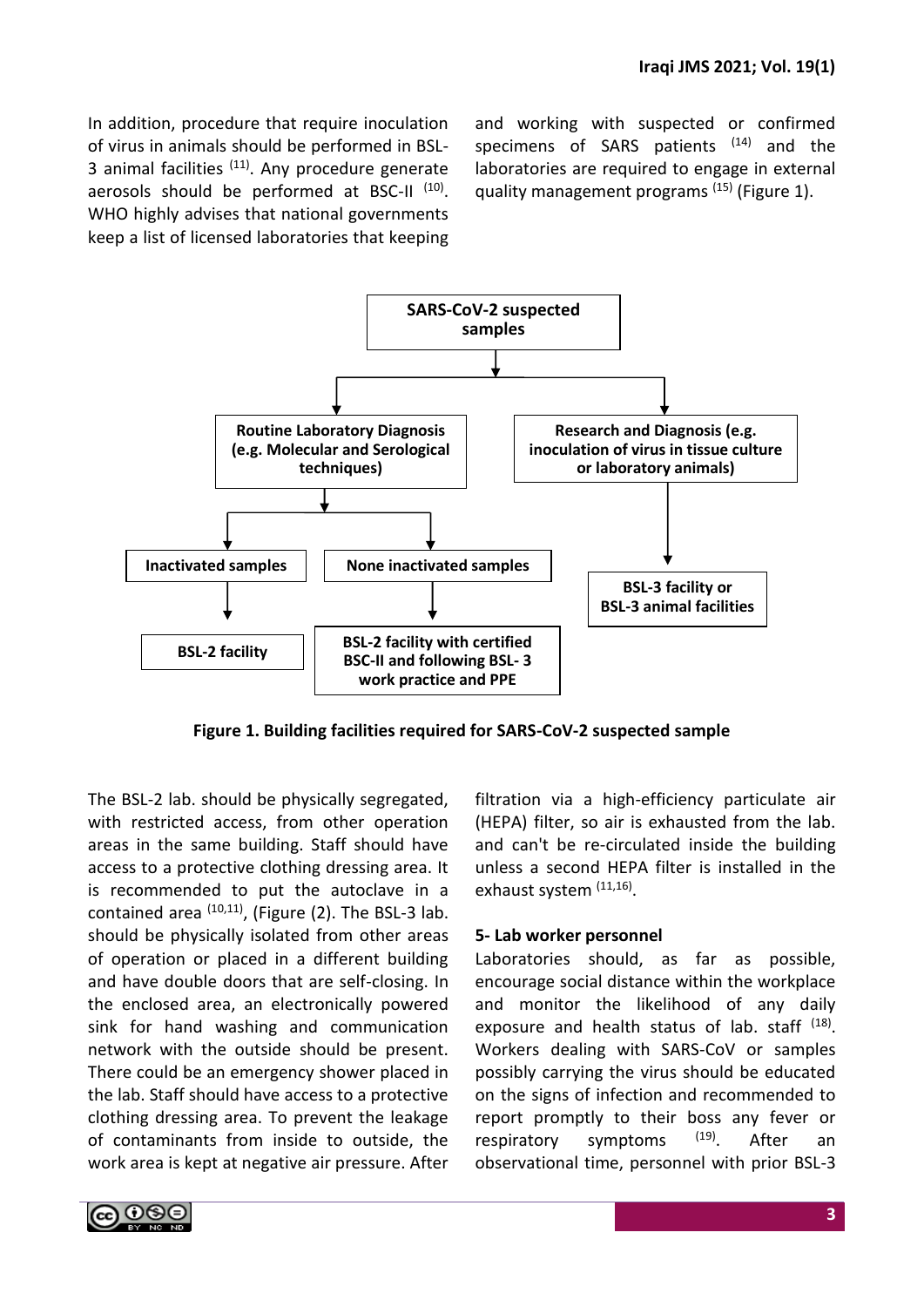## **Al-Shuwaikh** *et al, SARS-CoV-2 and Biosafety in Laboratory*

expertise will be cleared to operate in the facility under supervision. The length of the training period depends on the skill and competence of the required techniques. In addition, those who working in the BSL-3 facility should be immunocompetent <sup>(16)</sup>, therefore a high-risk group (e.g., over 70 years of age, pregnant, those with immune deficiencies or underlying medical conditions) should not work with SARS-CoV-2.



**Figure 2. Biosafety level-2 (BSL-2) facility (A), Biosafety level-3 (BSL-3) facility (B) (17)**

Institutions engaged in SARS coronavirus study should include the storage of a serum sample of individuals working with viruses or specimens containing viruses  $(19)$ . When realtime polymerase chain reaction (RT-PCR) findings are negative, the four-fold increasing in antibody titer between acute and convalescent phase sera could help COVID-19 diagnosis (20). In addition, these organizations should establish and incorporate a clear occupational medical strategy. At a minimum, the strategy should include management procedures: identifiable breaks in lab. procedures; symptom-free employees; symptomatic employees within 10 days of exposure; and symptomatic lab. workers without known exposure <sup>(19)</sup>.

#### **6- Personal Protective Equipment (PPE)**

Due to less effectiveness compared to other approaches and high cost in the long term, the PPE is rated as the lowest in the infection control measure. PPE can only be used in combination with other regulatory and environmental control measures (8). Full PPE including disposable gloves, lab. coat, class two filtering face-piece respirator and eye cover such as goggles or face shield should be worn by lab. staff while dealing with hazardous materials (7,10,21) and particular attention should be paid to hand hygiene after removal of gloves by regular hand washing with soap and water for at least 40 sec. and careful attention should be given to hand hygiene after removal of gloves (11,18). Authorized filter respirator N-95 or higher standard (i.e., R95, P100, Powered air purifying respirator (PAPR) fitted with HEPA filters) should be used as recommended by the National Institute for Occupational Safety and Health (NIOSH); while the lower level of protection is not accepted  $(2,10,19)$  (Figure 3). However, it has been shown that the detection of influenza virus and coronavirus RNA in respiratory droplets and aerosols, respectively has been greatly reduced by surgical face masks<sup>(22)</sup>.



.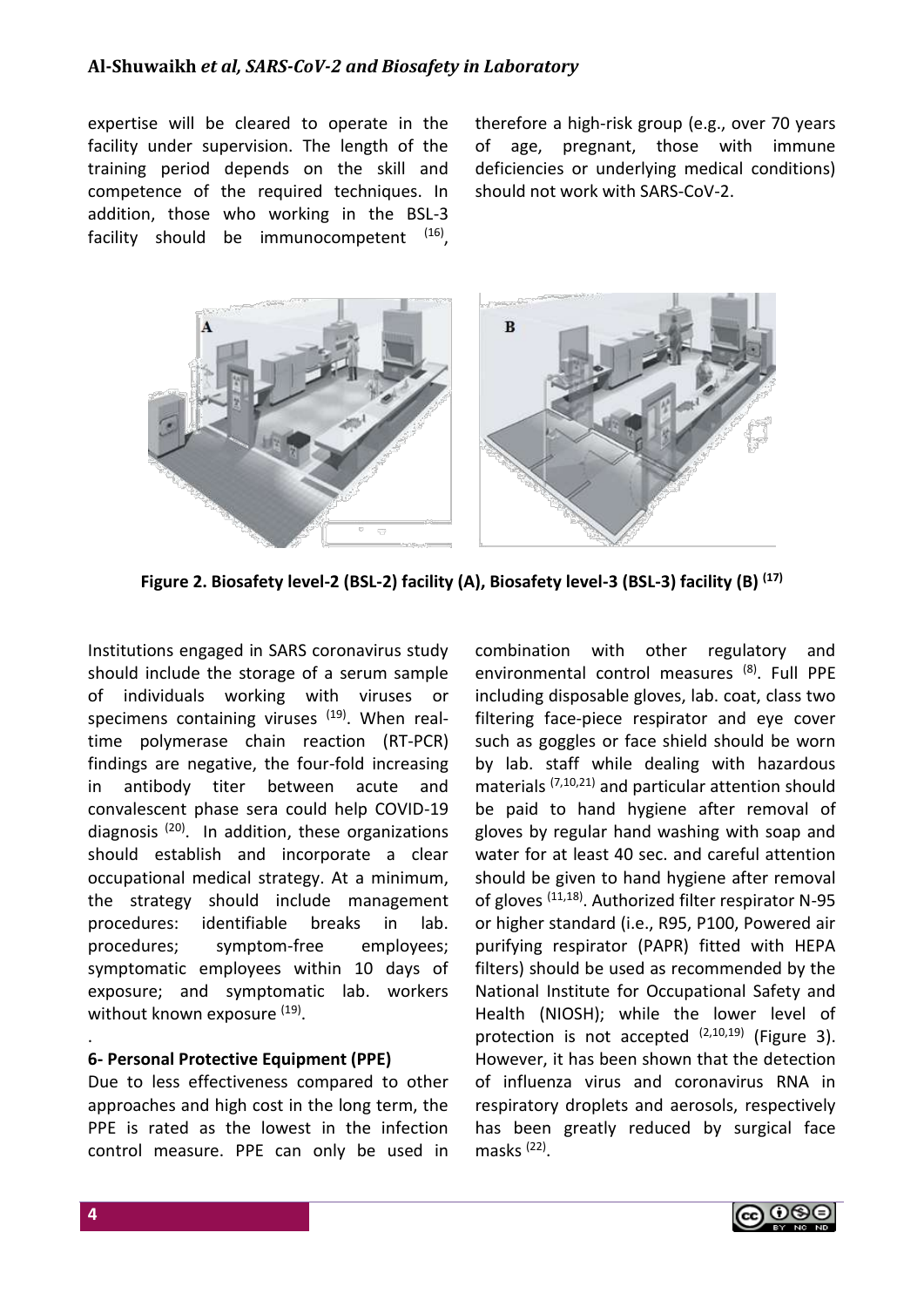

**Figure 3. Biosafety level-2 (BSL-2) facility (A), Biosafety level-3 (BSL-3) facility (B) (17)**

There are various N95 mask brands from multiple manufacturers available. At 95 percent filtration efficiency, N95 is not resistant to oil. For oily solvents with 95 percent filtering efficiency, R95 is recommended. Higher designations like P100 mean that 99.99 percent of particles are flushed out. Fit checking for the N95 respirator is needed because it is a negative pressure respirator, so it should be perfectly shaved for N-95 users to match the mask fit test. However, fit checking for PAPR is not needed because the atmosphere of the breathing zone is under positive pressure and so a tight seal is not needed for proper operation, a PAPR can be used for users with beards <sup>(2)</sup>. After facing each patient, the instructions recommended the disposal of N95 respirators <sup>(23)</sup>.

The lack of PPE forced hospitals to change infection control strategies after the COVID-19 pandemic. CDC endorsed N95 reuse techniques, even for the length of their shifts, workers reusing their own N95s. They tested decontaminate and reuse N95 at Duke University Health System using BSL3 facility Hydrogen Peroxide Vapor processing room to prolong their life and verified that the respirator already works for more than 50 times after 4 h of decontamination  $(24)$ . Also, Daeschler et al. (2020) observed that SARS-CoV-2 was inactivated by a single heat treatment for 60 min. at 70 ˚C at either 0 percent or 50 percent relative humidity in N95 respirators for more than 10 times. This is known to be a low-cost, rapid decontamination

method for the secure reuse of disposable N95 respirators (25). In addition, after disinfection with 1000 mg/L chlorine-containing disinfectant for 30 min, the PAPR could be reused after all sections repeatedly and uniformly cleaned with a soft cloth dipped in clean water (26).

#### **7- Specimens collection, transport and storage**

During sample collection, it iss crucial to adhere to the standard infection control practice and the use of complete PPE (20). SARS-CoV-2 is an enveloped virus i.e., fragile, therefore care should be taken during sample collection and transportation. For molecular diagnosis, samples need to transported in viral transport medium (VTM). Specimens that would be directly sent to the lab. can be stored at 2-8 °C, but specimens will be frozen at -70 °C (dry ice) while there is a delay in specimens reaching the lab.  $(15,20)$ . Samples should be clearly labeled and stored frozen separately from other samples in restricted-entry locked freezers<sup>(11)</sup>.

Specimens should be brought in special delivery tanks and boxes that satisfy the criteria for biosafety (26). SARS specimens should be wrapped, secured and decontaminated as key containers for transportation within the facility  $(19)$ . But samples should be packaged in triple packs for shipment outside the facility in compliance with the WHO post-outbreak biosafety recommendations (14) and the International Air Transport Association (IATA) for hazardous

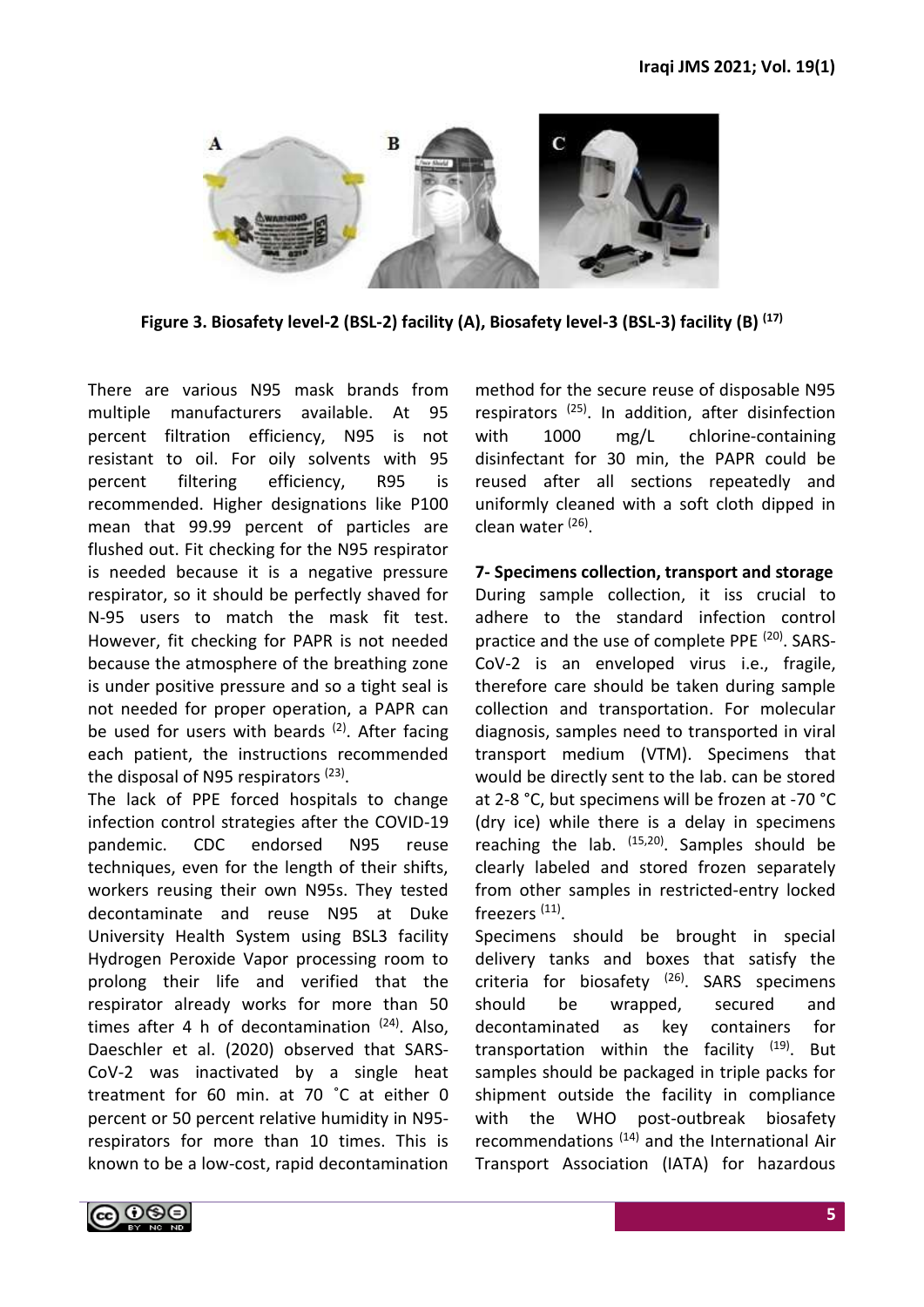goods regulations (27). The United Nation model regulations should be followed by international transportation (15).

## **8- Biosafety of laboratory diagnosis**

While respiratory samples have the highest yield, in other specimens, including stool and blood, the virus can also be identified. Nucleic acid amplification test, such as RT-PCR, can used to screen the suspected cases for the virus (15), that targeting SARS-CoV-2 RNAdependent RNA polymerase and E genes <sup>(7,28)</sup>. Serological testing could aid in the detection of a current pandemic of SARS-CoV-2, retrospective estimation of the occurrence rate of an outbreak, and could help the diagnosis of COVID-19 if the outcome of RT-PCR is negative (20,29) .

Any operation with the ability to produce aerosols should be performed inside a certified BSC-II. Using enclosed centrifuge rotors for centrifugation, or a guard bowl with gasketed cover. Procedures carried out outside a BSC must be carried out in a way that minimizes the hazard of exposure to employees and release to the environment <sup>(19)</sup>. In the event of any accident during centrifugation, the lab. worker can pause the centrifuge, wear the BSL-3 PPE, wait half an hour for the centrifuge lid to release, and spray 75 percent ethanol. After that, the rotor with the specimen to be treated in the biosafety cabinet should be taken out (18) .

After exposure to numerous widely used disinfectants and fixatives, a related coronavirus which causes SARS loses infectivity. However, acetone fixation for immunofluorescence assays at room temperature does not effectively kill the SARS virus until the acetone is cooled down to -20 ˚C  $(30)$ . Sera should be inactivated for 30 min. before analysis at 58 °C exposure. Tissue inactivated by formalin fixation for pathological analysis, fixation of smears for regular staining and microscopic tests and extraction of nucleic acid for PCR. Although it should be remembered that infectious RNA can be

present in inactivated clinical samples <sup>(13)</sup>. Where appropriate, it is important to use automated instruments and analyzers. Aerosolgenerating sample processing steps should be conducted in a BSC-II to manually treat nonrespiratory specimens, wearing the recommended PPE<sup>(18)</sup>.

## **9- Decontaminate equipment and surfaces**

The virus sensitivity to inactivation is dependent on the environment and virus concentration (31). Coronaviruses are enveloped viruses and generally thermo-labile  $(11)$ . Most disinfectants can easily affect the outer layer of the virus envelope  $(32)$ . The amount of time the virus is expected to survive depends on the sort of virus-containing substance or body fluid and different environmental factors, such as temperature or humidity  $(11)$ . It has shown that it is possible to kill a similar coronavirus that causes SARS at 56 °C at about 10000 units per 15 min (30). Therefore, decontamination of work surfaces and disinfectant equipment is important using disinfectants at least every 3 h  $(10,32)$ . In addition, hazard specimens should be disinfected or autoclaved immediately <sup>(18)</sup>.

It has been demonstrated that through disinfecting surfaces with 62-71 percent alcohol or 0.5 percent hydrogen peroxide bleach or household bleach containing 0.1 percent sodium hypochlorite, coronaviruses may be inactivated within minutes. Now a catalog of disinfectants that can be used against the SARS CoV-2 virus has been released by the US Environmental Protection Agency  $(EPA)$   $(33)$ . The virus was destroyed in a report by Chin et al. (2020) by incubating a virus culture for 5 min with different disinfectants, such as 1:50 household bleach, 60-70 percent ethanol, 7.5 percent povidone iodine, 0.05 percent chloroxylenol or chlorhexidine and 0.2 percent to 0.4 percent benzalkonium chloride (34) .

It is also recommended that an appropriate freshly prepared chlorine disinfectant (5500 mg/L) be used for  $> 30$  min if the suspected specimen has leaked or generated BSC or

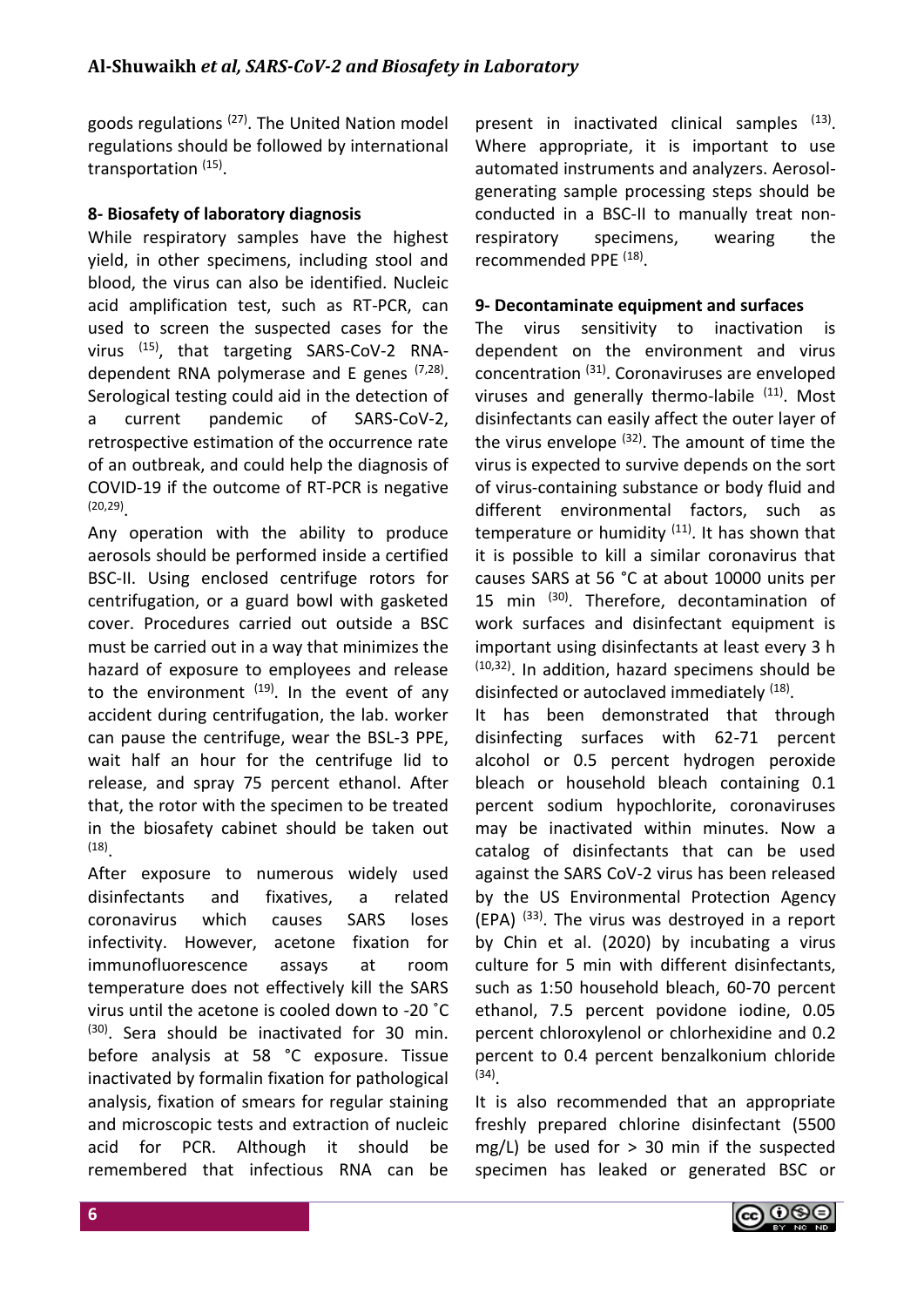bench contamination. When lab. exposure is caused by positive specimens, the lab. room is closed to avoid contaminants from spreading, then the infected area should be cleaned with an appropriate chlorine containing towel (5500 mg/L) for > 30 min. Miscellaneous disinfectants (e.g., peracetic acid  $(2 \text{ g/m}^3)$ , H<sub>2</sub>O<sub>2</sub> (3%), chlorine dioxide (100 mg/L)) may be used for overnight lab. fumigation, or aerosol disinfectants may be sprayed for 1-2 hours <sup>(18)</sup>.

# **10- Waste management**

Specimens and tissue culture should be disinfected or autoclaved and collected in leakproof containers with their tops properly sealed prior to disposal  $(9)$ . Sharp items can be disposed of in a separate plastic box, sealed and sprayed with chlorine-containing 1000 mg/L disinfectant. Medical waste should be stored in a double-layer waste bag, wrapped in a gooseneck manner with cable ties, and sprayed with 1000 mg/L of chlorine containing disinfectant. Shift of waste to another facility with decontamination capability if decontamination is not feasible on site <sup>(9,26)</sup>. Bagged waste gathered into a collection box for hazardous waste, apply a special label for pathogen, completely enclose and transfer the box. Move the waste to a temporary medical waste collection point along the designated route at a set time point and store the waste separately at a fixed location until the licensed medical waste disposal contractor collects and disposes of it <sup>(26)</sup>.

# **11- Biosecurity**

There should be limits on entry to labs. A list of approved personnel engaged in the collection and archiving of COVID-19 samples should be preserved and circulated for bio-safety and biosafety purposes with the appropriate authorities. Sample storage zones, including those outside the main labs, should be guarded. Access to test databases, including storage locations and information, should be restricted to the relevant staff only  $(35)$ . It is desirable that two individuals work together while tissue culture is conducted in the BSL-3 lab. If it is not possible, however, it is mandatory that at least one other person be present directly outside the BL3 region of the lab. This person will be responsible for the continuous surveillance of the BSL-3 operation by means of internal video equipment <sup>(16)</sup>.

## **12- Conclusion**

It is essential to develop biosafety training and standard operative procedures for Iraqi laboratories, in addition establish emergency plans and practices for incidents that may occur in the lab. staff must be supplied with the necessary PPE that they need to comfortably do their work. A biosafety level must be determined based on the risk assessment in order to carry out research work on SARS-CoV-2. Moreover, due to special requirement needed to work with highly infectious viruses, the laboratories performing viral diagnosis in Iraq should be limited to only certified laboratories.

#### **References**

- **1.** Rothan HA, Byrareddy SN. The epidemiology and pathogenesis of coronavirus disease (COVID-19) outbreak. J Autoimmun. 2020; 109: 102433. doi: 10.1016/j.jaut.2020.102433.
- **2.** Holland M, Zaloga DJ, Friderici CS. COVID-19 Personal Protective Equipment (PPE) for the emergency physician. Vis J Emerg Med. 2020; 19: 100740. doi: 10.1016/j.visj.2020.100740.
- **3.** Hu B, Guo H, Zhou P, et al. Characteristics of SARS-CoV-2 and COVID-19. Nat Rev Microbiol. 2020: 1- 14. doi: 10.1038/s41579-020-00459-7.
- **4.** Government of Canada. Biosafety advisory: SARS-CoV-2 (Severe acute respiratory syndrome-related coronavirus 2). [Internet], 2020. [updated 2020 June 30; cited 2020 Oct.14]. Available at: https://www.canada.ca/en/publichealth/services/laboratory-biosafetybiosecurity/biosafety-directives-advisoriesnotifications/novel-coronavirus-january-27.html
- **5.** Viswanath A, Monga P. Working through the COVID-19 outbreak: Rapid review and recommendations for MSK and allied heath personnel. J Clin Orthop Trauma. 2020; 11(3): 500- 503. doi: 10.1016/j.jcot.2020.03.014.
- **6.** van Doremalen N, Bushmaker T, Morris DH, et al. Aerosol and surface stability of SARS-CoV-2 as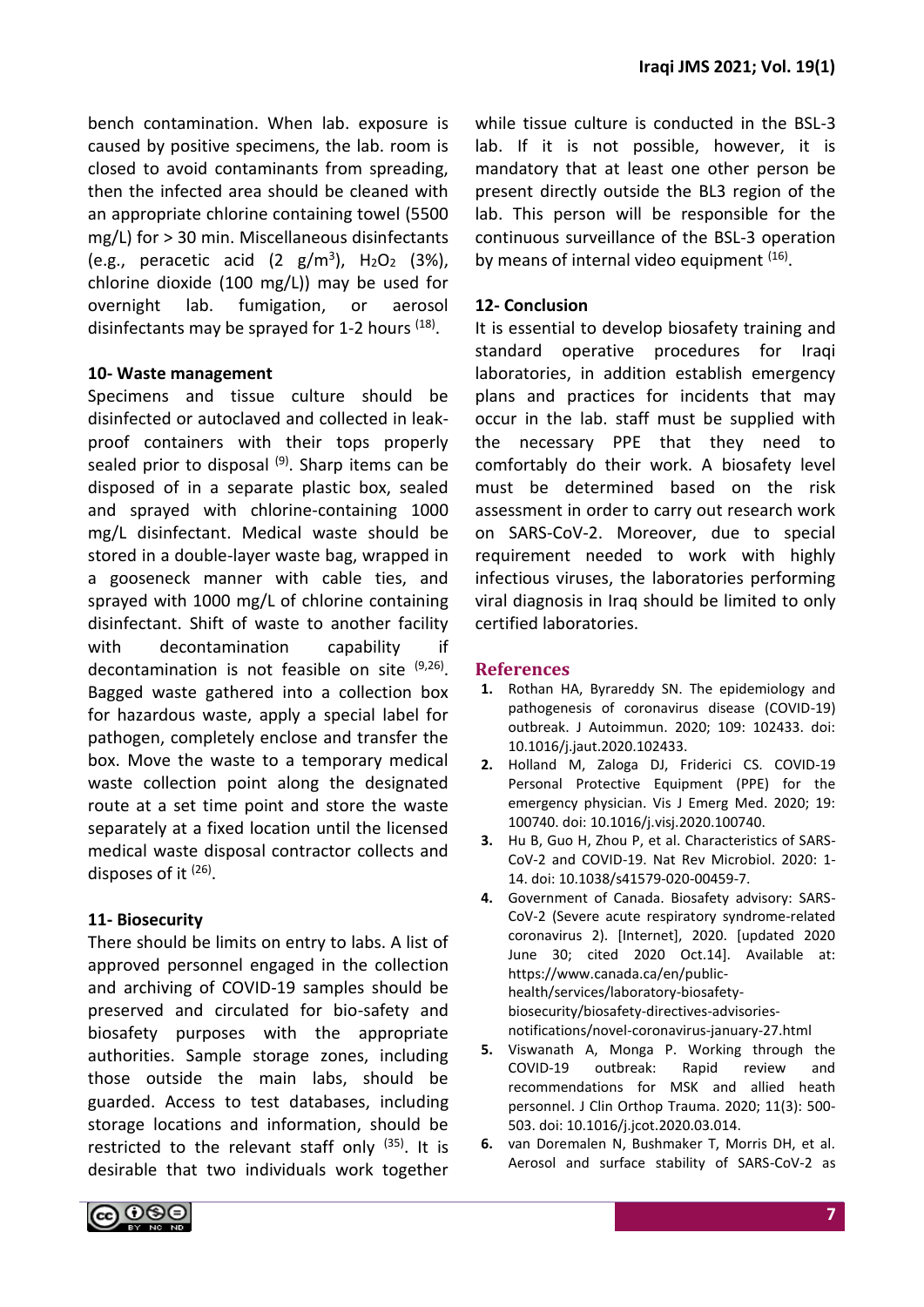compared with SARS-CoV-1. N Engl J Med. 2020; 382(16): 1564-1567. doi: 10.1056/NEJMc2004973.

- **7.** Colaneri M, Seminari E, Piralla A, et al. Lack of SARS-CoV-2 RNA environmental contamination in a tertiary referral hospital for infectious diseases in Northern Italy. J Hosp Infect. 2020; 105(3): 474-6. doi: 10.1016/j.jhin.2020.03.018.
- **8.** Chughtai AA, Khan W. Use of personal protective equipment to protect against respiratory infections in Pakistan: A systematic review. J Infect Public Health. 2020; 13(3): 385-90. doi: 10.1016/j.jiph.2020.02.032.
- **9.** World Health Organization. Laboratory biosafety guidance related to the novel coronavirus (2019 nCoV), Interim guidance. [Internet], a2020. [updated 2020 May 13; cited 2020 Oct.14]. Available at: https://www.who.int/publications/i/item/laborator y-biosafety-guidance-related-to-coronavirusdisease-(covid-19)
- **10.** Center for Disease Control and Prevention (CDC). Interim laboratory biosafety guidelines for handling and processing specimens associated with coronavirus disease 2019 (COVID-19) [Internet], a2020. [updated 2020 Sept. 19; cited 2020 Oct.14]. Available at:

https://www.cdc.gov/coronavirus/2019 ncov/lab/lab-biosafety-guidelines.html

**11.** Herman P, Verlinden Y, Breyer D, et al. (2004). [Biosafety risk assessment of the severe acute](https://absa.org/wp-content/uploads/2020/03/ABJ-040309_Biosafety_Risk_Assessment.pdf)  [respiratory syndrome \(SARS\) coronavirus and](https://absa.org/wp-content/uploads/2020/03/ABJ-040309_Biosafety_Risk_Assessment.pdf)  [containment measures for the diagnostic and](https://absa.org/wp-content/uploads/2020/03/ABJ-040309_Biosafety_Risk_Assessment.pdf)  [research laboratories. A](https://absa.org/wp-content/uploads/2020/03/ABJ-040309_Biosafety_Risk_Assessment.pdf)pp Biosafety. 2004; 9(3): 128-42. doi:

https://doi.org/10.1177/153567600400900303.

- **12.** Rausand M. Risk Assessment: theory, methods, and applications. John Wiley & Sons; 2013. p. 1-28.
- 13. Manuele FA. Risk assessments: their significance [and the role of the safety professional.](https://books.google.com/books?id=zqjLCgAAQBAJ&pg=PA2) In: Popov G, Lyon BK, Hollcraft B (eds.). Risk assessment: A practical guide to assessing operational risks. John Wiley & Sons; 2016. p. 1-22.
- **14.** World Health Organization. WHO post outbreak biosafety guidelines for handling of SARS CoV specimens and cultures. [Internet], a2003. [updated 2003 Dec. 18; cited 2020 Oct.14]. Available at: https://www.who.int/csr/sars/biosafety2003\_12\_1 8/en/
- **15.** World Health Organization. Laboratory testing for coronavirus disease 2019 (COVID-19) in suspected human cases. Interim guidance. [Internet], b2020. [updated 2020 March 19; cited 2020 Oct.14]. Available at: https://www.who.int/publications/i/item/10665- 331501
- **16.** International Centre for Genetic Engineering and Biotechnology (ICGEB). Biosafety Level 3 Laboratory (BL3). [Internet], 2020. [cited 2020 Oct.14]. Available at: https://www.icgeb.org/safetyprocedure/
- **17.** World Health Organization. Laboratory biosafety manual. 3rd ed. 2004. Available at: https://www.who.int/csr/resources/publications/bi osafety/Biosafety7.pdf
- **18.** International Federation of Clinical Chemistry (IFCC). Information Guide on COVID-19 [Internet], 2020. [updated 2020 Sept. 28; cited 2020 Oct.15]. Available at: https://www.ifcc.org/ifcc-news/2020- 03-26-ifcc-information-guide-on-covid-19/#BG.
- **19.** Chosewood LC and Wilson DE. (2009). Biosafety in microbiological and biomedical laboratories. 5<sup>th</sup> ed. Centers for Disease Control and Prevention, National Institutes of Health. HHS Publication No. (CDC) 21-1112.
- **20.** Abdullahi IN, Emeribe AU, Akande AO, et al. Roles and challenges of coordinated public health laboratory response against COVID-19 pandemic in Africa. J Infect Dev Ctries. 2020: 14(7): 691-5. doi: 10.3855/jidc.12813.
- **21.** World Health Organization. (2020). Severe acute respiratory infections treatment centre: practical manual to set up and manage a SARI treatment centre and a SARI screening facility in health care facilities. World Health Organization. 2020. https://apps.who.int/iris/handle/10665/331603. License: CC BY-NC-SA 3.0 IGO
- **22.** Leung NHL, Chu DKW, Shiu EYC, et al. Respiratory virus shedding in exhaled breath and efficacy of face masks. Nat Med. 2020; 26(5): 676-80. doi: 10.1038/s41591-020-0843-2.
- **23.** Center for Disease Control and Prevention (CDC). Recommended Guidance for Extended Use and Limited Reuse of N95 Filtering Face piece Respirators in Healthcare Settings [Internet], b2020. [updated 2020 Mar 27, 2020; cited 2020 October 14]. Available at:https ://www.cdc.gov/niosh/topics/hcwcontrols/recomm endedguidanceextuse.html.
- **24.** Schwartz A, Stiegel M, Greeson N, et al. Decontamination and Reuse of N95 Respirators with Hydrogen Peroxide Vapor to Address Worldwide Personal Protective Equipment Shortages During the SARS-CoV-2 (COVID-19) Pandemic. J ABSA Int. 2020; 25(2): 67-70. doi: [https://doi.org/10.1177/1535676020919932.](https://doi.org/10.1177%2F1535676020919932)
- **25.** Daeschler SC, Manson N, Joachim K, et al. Borschel Reprocessing N95 Respirators during the COVID-19 pandemic: moist heat inactivates SARS-CoV-2 and maintains N95 filtration. medRxiv 2020; 20112615; doi: https://doi.org/10.1101/2020.05.25.20112615.
- **26.** Liang T (ed). Handbook of COVID-19 prevention and treatment. The First Affiliated Hospital, Zhejiang